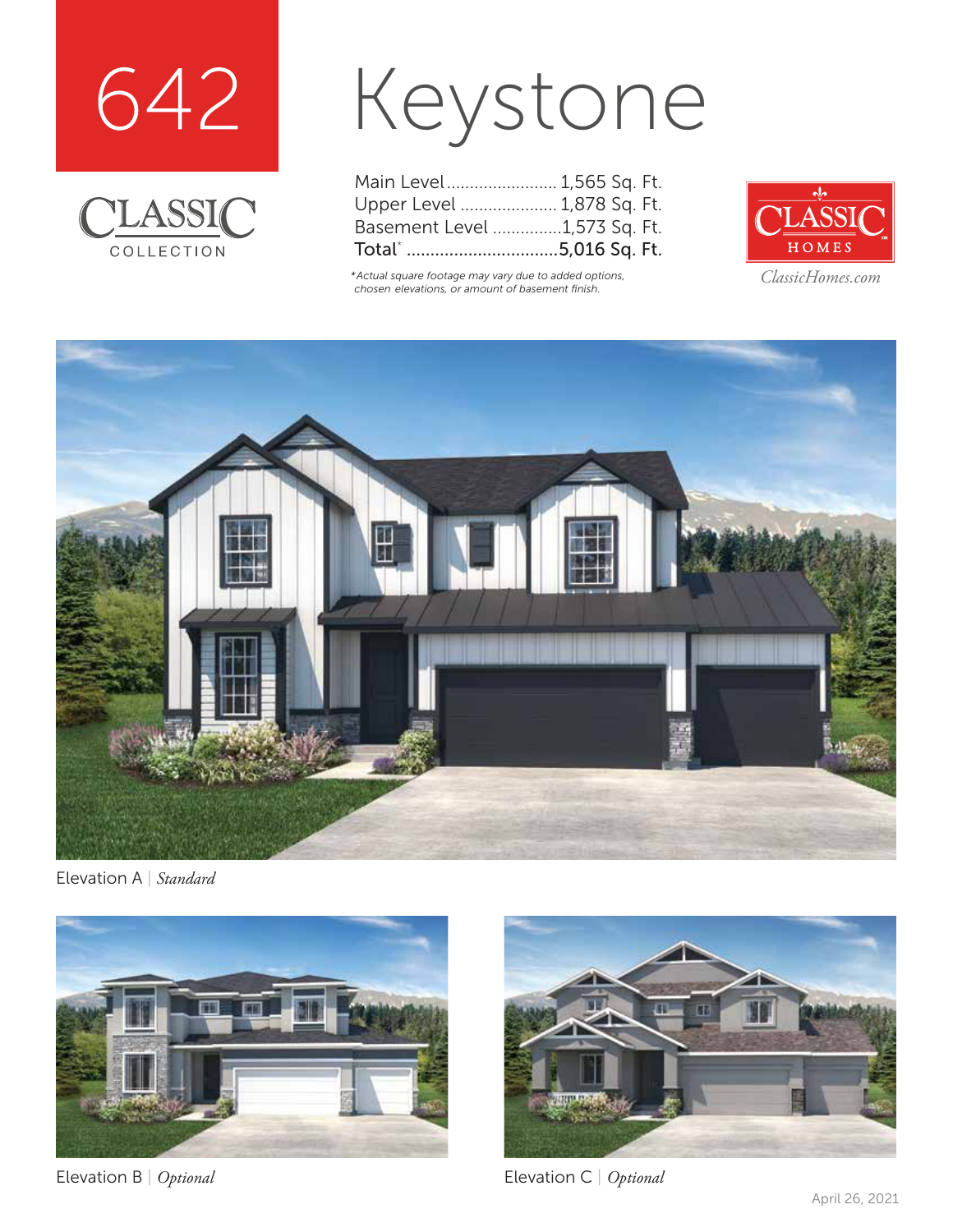Main Level

#### KEYSTONE Model 642

*Standard 'A' Elevation shown*





OPTIONAL BEDROOM 5 w/ BATH 4 ILO STUDY 1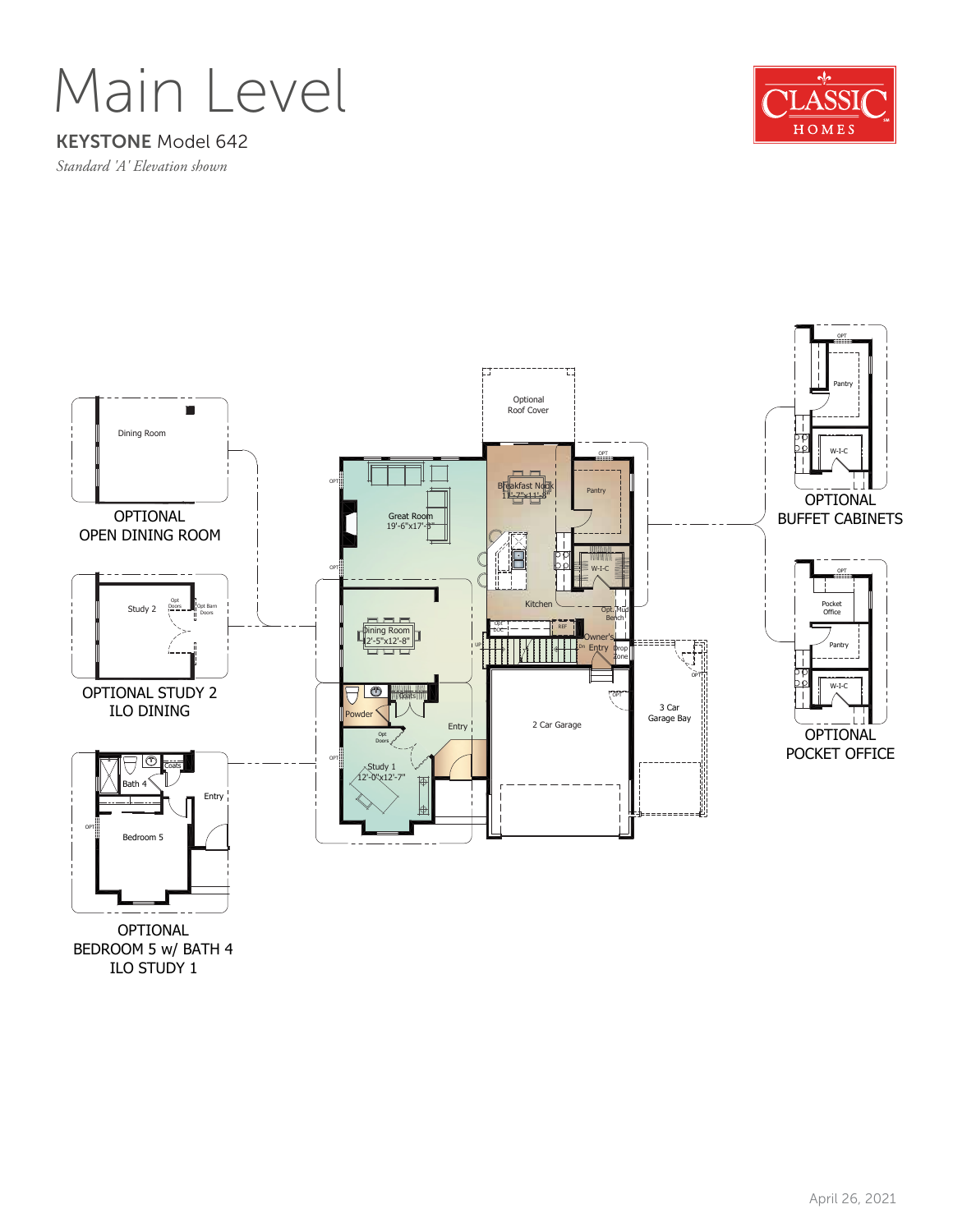## Upper Level



KEYSTONE Model 642 *Standard 'A' Elevation shown*